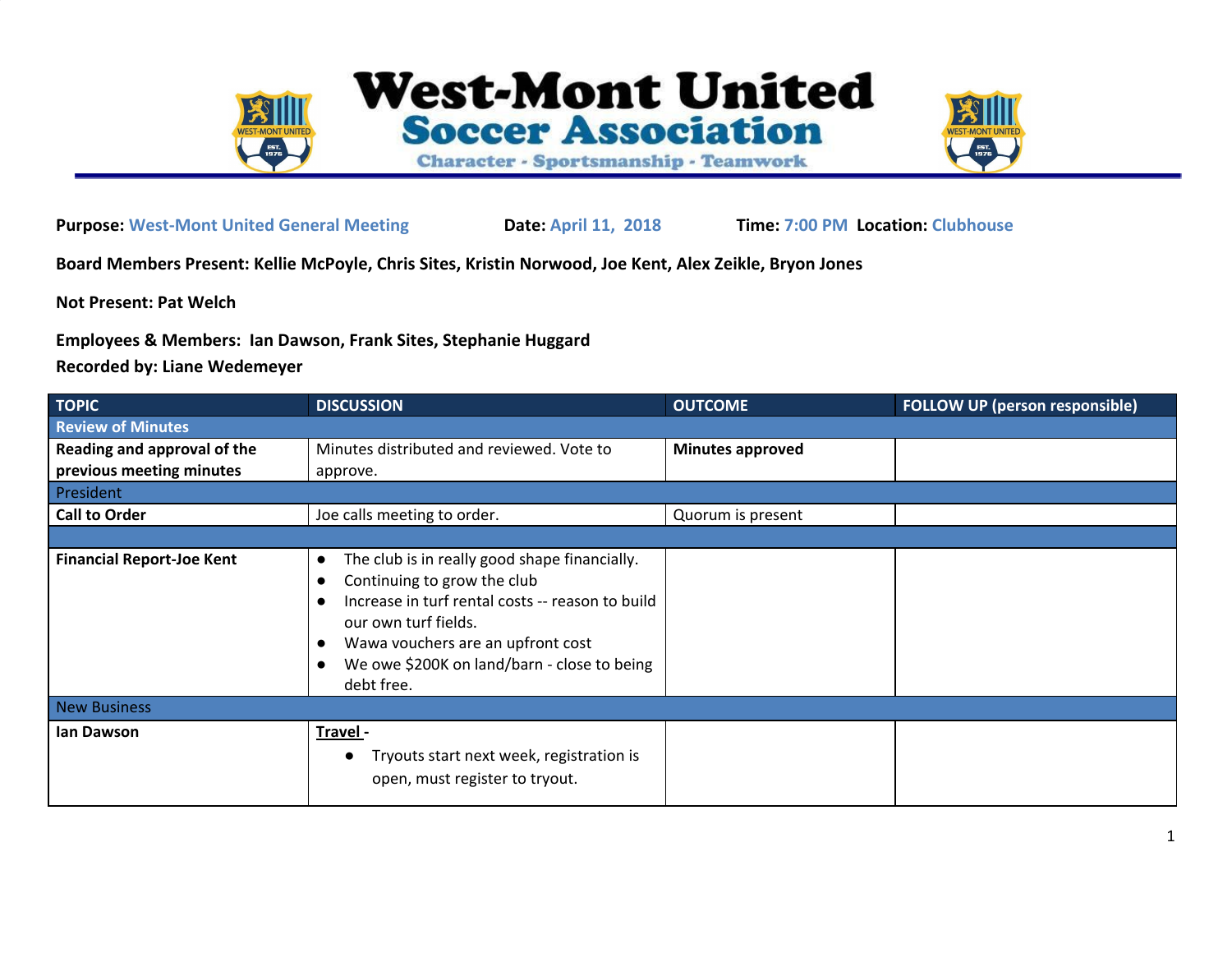|                    | 3 players selected to go to Adidas<br>$\bullet$<br>Academy.<br>Prepping for College Showcase 4/28-29<br>Completed futsal program in Winter at<br><b>Hill School</b><br>Players U13 and up attended PCA<br>session (psychological aspects of sports.<br>College Prep - 28 players committed to<br>play college soccer.<br>Payment policy being updated<br><b>Intramurals</b> - Spring 900 registered as of today<br>Player development added to IM.<br>Wawa vouchers - fundraiser<br>PCA positive coaches course<br>U5 Nippers - Steve Sawyer coaching<br>TopSoccer - hoping to get started here<br>(disadvantaged players)<br><b>Upcoming Events -</b><br>Club Festival Friday 4/13 - Travel and IM<br>$\bullet$<br>6/8 Union Night<br>West-Ham ID camp (July) |  |
|--------------------|----------------------------------------------------------------------------------------------------------------------------------------------------------------------------------------------------------------------------------------------------------------------------------------------------------------------------------------------------------------------------------------------------------------------------------------------------------------------------------------------------------------------------------------------------------------------------------------------------------------------------------------------------------------------------------------------------------------------------------------------------------------|--|
|                    |                                                                                                                                                                                                                                                                                                                                                                                                                                                                                                                                                                                                                                                                                                                                                                |  |
|                    |                                                                                                                                                                                                                                                                                                                                                                                                                                                                                                                                                                                                                                                                                                                                                                |  |
|                    |                                                                                                                                                                                                                                                                                                                                                                                                                                                                                                                                                                                                                                                                                                                                                                |  |
|                    |                                                                                                                                                                                                                                                                                                                                                                                                                                                                                                                                                                                                                                                                                                                                                                |  |
|                    | Golf Outing 6/1                                                                                                                                                                                                                                                                                                                                                                                                                                                                                                                                                                                                                                                                                                                                                |  |
|                    | 3v3 (6/16-17)                                                                                                                                                                                                                                                                                                                                                                                                                                                                                                                                                                                                                                                                                                                                                  |  |
|                    | Campout (6/16)                                                                                                                                                                                                                                                                                                                                                                                                                                                                                                                                                                                                                                                                                                                                                 |  |
|                    | <b>BAH</b> (August)                                                                                                                                                                                                                                                                                                                                                                                                                                                                                                                                                                                                                                                                                                                                            |  |
|                    | Coaches banquet (June)                                                                                                                                                                                                                                                                                                                                                                                                                                                                                                                                                                                                                                                                                                                                         |  |
| <b>Alex Zielke</b> | <b>Land Development Plan:</b>                                                                                                                                                                                                                                                                                                                                                                                                                                                                                                                                                                                                                                                                                                                                  |  |
|                    | Hired Cogeo (nationally recognized capital<br>$\bullet$                                                                                                                                                                                                                                                                                                                                                                                                                                                                                                                                                                                                                                                                                                        |  |
|                    | campaign)                                                                                                                                                                                                                                                                                                                                                                                                                                                                                                                                                                                                                                                                                                                                                      |  |
|                    | EITC - state program - allows businesses to<br>$\bullet$<br>donate to us. Cogeo applying to.                                                                                                                                                                                                                                                                                                                                                                                                                                                                                                                                                                                                                                                                   |  |
|                    |                                                                                                                                                                                                                                                                                                                                                                                                                                                                                                                                                                                                                                                                                                                                                                |  |